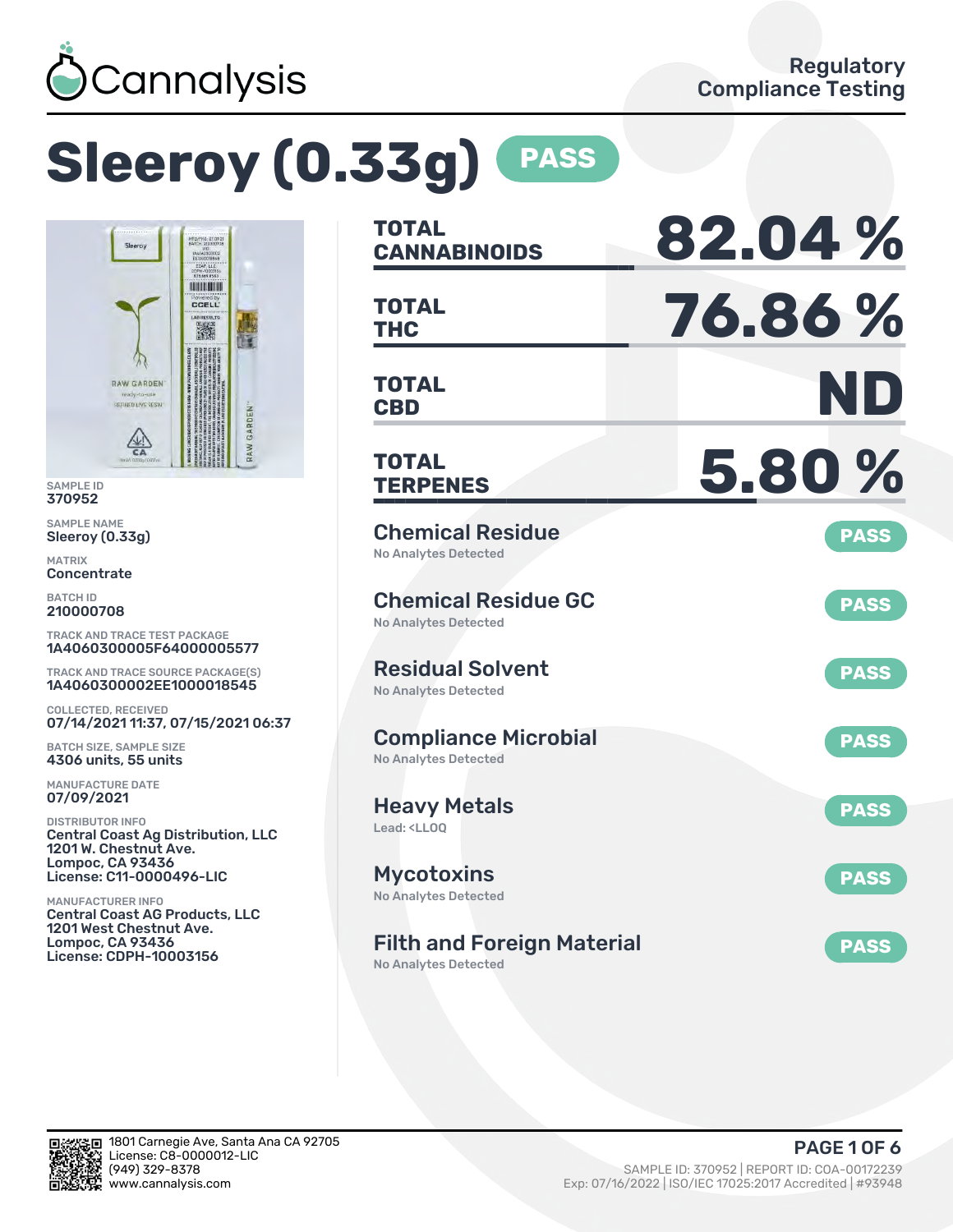

# CANNABINOID ANALYSIS

Total THC,CBD value(s) have been decarboxylated.

| TOTAL THC:          | 768.6 mg/g (76.86 %), 253.64 mg per package |
|---------------------|---------------------------------------------|
| TOTAL CBD:          | ND.                                         |
| TOTAL CANNABINOIDS: | 820.4 mg/g (82.04 %)                        |

UNIT OF MEASUREMENT: Milligrams per Gram(mg/g)

| <b>ANALYTE</b>         | <b>RESULT</b>        | LOD    | <b>LLOO</b> | <b>ANALYTE</b>   | <b>RESULT</b>        | <b>LOD</b> | <b>LLOO</b> |
|------------------------|----------------------|--------|-------------|------------------|----------------------|------------|-------------|
| THCa                   | ND                   | 0.2000 | 0.4000      | CBD <sub>v</sub> | ND.                  | 0.2000     | 0.4000      |
| D9THC                  | 768.6 mg/g (76.86 %) | 0.2000 | 0.4000      | CBGa             | ND.                  | 0.2000     | 0.4000      |
| D8THC                  | ND                   | 0.2000 | 0.4000      | CBG              | 33.62 mg/g (3.362 %) | 0.2000     | 0.4000      |
| <b>THC<sub>v</sub></b> | 18.16 mg/g (1.816 %) | 0.2000 | 0.4000      | CBN              | <b>ND</b>            | 0.2000     | 0.4000      |
| CBDa                   | ND                   | 0.2000 | 0.4000      | СВС              | <b>ND</b>            | 0.2000     | 0.4000      |
| CBD                    | ND                   | 0.2000 | 0.4000      |                  |                      |            |             |
|                        |                      |        |             |                  |                      |            |             |

#### ADDITIONAL INFORMATION

| Method:              | SOP-TECH-001 | Sample Prepped: 07/15/2021 14:29  | Sample Approved: 07/16/2021 12:24  |  |
|----------------------|--------------|-----------------------------------|------------------------------------|--|
| Instrument: UPLC-DAD |              | Sample Analyzed: 07/15/2021 16:07 | Prep-Analytical Batch: 31039-25210 |  |



## TERPENE ANALYSIS

TOTAL TERPENES: 58.09 mg/g (5.809 %)

| UNIT OF MEASUREMENT:                                                                                                             | Milligrams per Gram(mg/g)                                                                                    |            |                  |                     |                                      |            |
|----------------------------------------------------------------------------------------------------------------------------------|--------------------------------------------------------------------------------------------------------------|------------|------------------|---------------------|--------------------------------------|------------|
| <b>ANALYTE</b>                                                                                                                   | <b>RESULT</b>                                                                                                | <b>LOD</b> | LL <sub>OO</sub> | <b>ANALYTE</b>      | <b>RESULT</b>                        | <b>LOD</b> |
| 3-Carene                                                                                                                         | <b>ND</b>                                                                                                    | 1.000      | 2.500            | Alpha bisabolol     | <b>ND</b>                            | 0.1000     |
| Alpha cedrene                                                                                                                    | <b>ND</b>                                                                                                    | 1.000      | 2.500            | Alpha humulene      | <lloq< td=""><td>0.5000</td></lloq<> | 0.5000     |
| Alpha pinene                                                                                                                     | 1.294 mg/g $(0.1294\%)$                                                                                      | 0.1000     | 1.000            | Alpha terpinene     | $<$ LLOO                             | 0.5000     |
| Alpha terpineol                                                                                                                  | $0.7512$ mg/g $(0.0751\%)$                                                                                   | 0.3260     | 0.6520           | Beta caryophyllene  | 5.407 mg/g $(0.5407%)$               | 0.5000     |
| Beta myrcene                                                                                                                     | 8.186 mg/g (0.8186 %)                                                                                        | 0.5000     | 1.000            | Beta pinene         | 2.369 mg/g $(0.2369\%)$              | 0.6070     |
| Borneol                                                                                                                          | <b>ND</b>                                                                                                    | 1.000      | 2.500            | Camphene            | <b>ND</b>                            | 0.5000     |
| Camphor                                                                                                                          | <b>ND</b>                                                                                                    | 0.1000     | 0.5000           | Caryophyllene oxide | <b>ND</b>                            | 0.5000     |
| Cedrol                                                                                                                           | <b>ND</b>                                                                                                    | 0.5000     | 1.000            | Cis geraniol        | <b>ND</b>                            | 1.000      |
| Cis nerolidol                                                                                                                    | <b>ND</b>                                                                                                    | 2.500      | 5.000            | Eucalyptol          | <b>ND</b>                            | 0.1000     |
| Fenchol                                                                                                                          | 1.215 mg/g $(0.1215\%)$                                                                                      | 0.5000     | 1.000            | Fenchone            | <b>ND</b>                            | 0.1000     |
| Gamma terpinene                                                                                                                  | <ll0q< td=""><td>0.1000</td><td>0.5000</td><td>Gamma terpineol</td><td><b>ND</b></td><td>0.2090</td></ll0q<> | 0.1000     | 0.5000           | Gamma terpineol     | <b>ND</b>                            | 0.2090     |
| Geranyl acetate                                                                                                                  | <b>ND</b>                                                                                                    | 0.1000     | 0.5000           | Guaiol              | <b>ND</b>                            | 2.500      |
| Isoborneol                                                                                                                       | <b>ND</b>                                                                                                    | 0.5000     | 1.000            | Isopulegol          | <b>ND</b>                            | 2.500      |
| Limonene                                                                                                                         | 11.89 mg/g $(1.189\%)$                                                                                       | 0.5000     | 2.500            | Linalool            | 2.725 mg/g $(0.2725\%)$              | 0.5000     |
| Menthol                                                                                                                          | <b>ND</b>                                                                                                    | 1.000      | 2.500            | Ocimene 1           | <b>ND</b>                            | 0.1550     |
| Ocimene 2                                                                                                                        | <b>ND</b>                                                                                                    | 0.3450     | 1.725            | P-cymene            | <b>ND</b>                            | 0.5230     |
| P-mentha-1.5-diene <ll00< td=""><td></td><td>0.5000</td><td>1.000</td><td>Pulegone</td><td><b>ND</b></td><td>0.1000</td></ll00<> |                                                                                                              | 0.5000     | 1.000            | Pulegone            | <b>ND</b>                            | 0.1000     |
| Sabinene                                                                                                                         | <b>ND</b>                                                                                                    | 0.5000     | 1.000            | Terpinolene         | 24.26 mg/g (2.426 %)                 | 0.1000     |
| Trans beta farnesene ND                                                                                                          |                                                                                                              | 2.500      | 5.000            | Trans geraniol      | <b>ND</b>                            | 0.5000     |
| Trans nerolidol                                                                                                                  | <b>ND</b>                                                                                                    | 0.5000     | 2.500            | Valencene           | <b>ND</b>                            | 0.5000     |

| <b>ANALYTE</b>                                                                                                                                  | <b>RESULT</b>                                                                                                               | <b>LOD</b> | <b>LLOQ</b> | <b>ANALYTE</b>         | <b>RESULT</b>                                      | <b>LOD</b> | <b>LLOQ</b> |
|-------------------------------------------------------------------------------------------------------------------------------------------------|-----------------------------------------------------------------------------------------------------------------------------|------------|-------------|------------------------|----------------------------------------------------|------------|-------------|
| 3-Carene                                                                                                                                        | <b>ND</b>                                                                                                                   | 1.000      | 2.500       | Alpha bisabolol        | ND                                                 | 0.1000     | 0.5000      |
| Alpha cedrene                                                                                                                                   | <b>ND</b>                                                                                                                   | 1.000      | 2.500       | Alpha humulene         | <lloq< td=""><td>0.5000</td><td>1.000</td></lloq<> | 0.5000     | 1.000       |
| Alpha pinene                                                                                                                                    | 1.294 mg/g $(0.1294\%)$                                                                                                     | 0.1000     | 1.000       | Alpha terpinene        | <ll0q< td=""><td>0.5000</td><td>1.000</td></ll0q<> | 0.5000     | 1.000       |
| Alpha terpineol                                                                                                                                 | 0.7512 mg/g (0.0751 %)                                                                                                      | 0.3260     | 0.6520      | Beta caryophyllene     | 5.407 mg/g $(0.5407%)$                             | 0.5000     | 1.000       |
| Beta myrcene                                                                                                                                    | 8.186 mg/g (0.8186 %)                                                                                                       | 0.5000     | 1.000       | Beta pinene            | 2.369 mg/g (0.2369 %)                              | 0.6070     | 1.214       |
| Borneol                                                                                                                                         | <b>ND</b>                                                                                                                   | 1.000      | 2.500       | Camphene               | <b>ND</b>                                          | 0.5000     | 1.000       |
| Camphor                                                                                                                                         | <b>ND</b>                                                                                                                   | 0.1000     | 0.5000      | Caryophyllene oxide ND |                                                    | 0.5000     | 2.500       |
| Cedrol                                                                                                                                          | <b>ND</b>                                                                                                                   | 0.5000     | 1.000       | Cis geraniol           | <b>ND</b>                                          | 1.000      | 2.500       |
| Cis nerolidol                                                                                                                                   | <b>ND</b>                                                                                                                   | 2.500      | 5.000       | Eucalyptol             | <b>ND</b>                                          | 0.1000     | 0.5000      |
| Fenchol                                                                                                                                         | 1.215 mg/g $(0.1215 \%)$                                                                                                    | 0.5000     | 1.000       | Fenchone               | <b>ND</b>                                          | 0.1000     | 0.5000      |
| Gamma terpinene                                                                                                                                 | <lloq< td=""><td>0.1000</td><td>0.5000</td><td>Gamma terpineol</td><td><b>ND</b></td><td>0.2090</td><td>0.5230</td></lloq<> | 0.1000     | 0.5000      | Gamma terpineol        | <b>ND</b>                                          | 0.2090     | 0.5230      |
| Geranyl acetate                                                                                                                                 | ND.                                                                                                                         | 0.1000     | 0.5000      | Guaiol                 | <b>ND</b>                                          | 2.500      | 5.000       |
| Isoborneol                                                                                                                                      | <b>ND</b>                                                                                                                   | 0.5000     | 1.000       | Isopulegol             | <b>ND</b>                                          | 2.500      | 5.000       |
| Limonene                                                                                                                                        | 11.89 mg/g (1.189 %)                                                                                                        | 0.5000     | 2.500       | Linalool               | 2.725 mg/g (0.2725 %)                              | 0.5000     | 1.000       |
| Menthol                                                                                                                                         | <b>ND</b>                                                                                                                   | 1.000      | 2.500       | Ocimene 1              | <b>ND</b>                                          | 0.1550     | 0.3100      |
| Ocimene 2                                                                                                                                       | <b>ND</b>                                                                                                                   | 0.3450     | 1.725       | P-cymene               | <b>ND</b>                                          | 0.5230     | 1.045       |
| P-mentha-1,5-diene <lloq< td=""><td></td><td>0.5000</td><td>1.000</td><td>Pulegone</td><td><b>ND</b></td><td>0.1000</td><td>0.5000</td></lloq<> |                                                                                                                             | 0.5000     | 1.000       | Pulegone               | <b>ND</b>                                          | 0.1000     | 0.5000      |
| Sabinene                                                                                                                                        | <b>ND</b>                                                                                                                   | 0.5000     | 1.000       | Terpinolene            | 24.26 mg/g (2.426 %)                               | 0.1000     | 0.5000      |
| Trans beta farnesene ND                                                                                                                         |                                                                                                                             | 2.500      | 5.000       | Trans geraniol         | <b>ND</b>                                          | 0.5000     | 2.500       |
| Trans nerolidol                                                                                                                                 | <b>ND</b>                                                                                                                   | 0.5000     | 2.500       | Valencene              | <b>ND</b>                                          | 0.5000     | 1.000       |
|                                                                                                                                                 |                                                                                                                             |            |             |                        |                                                    |            |             |

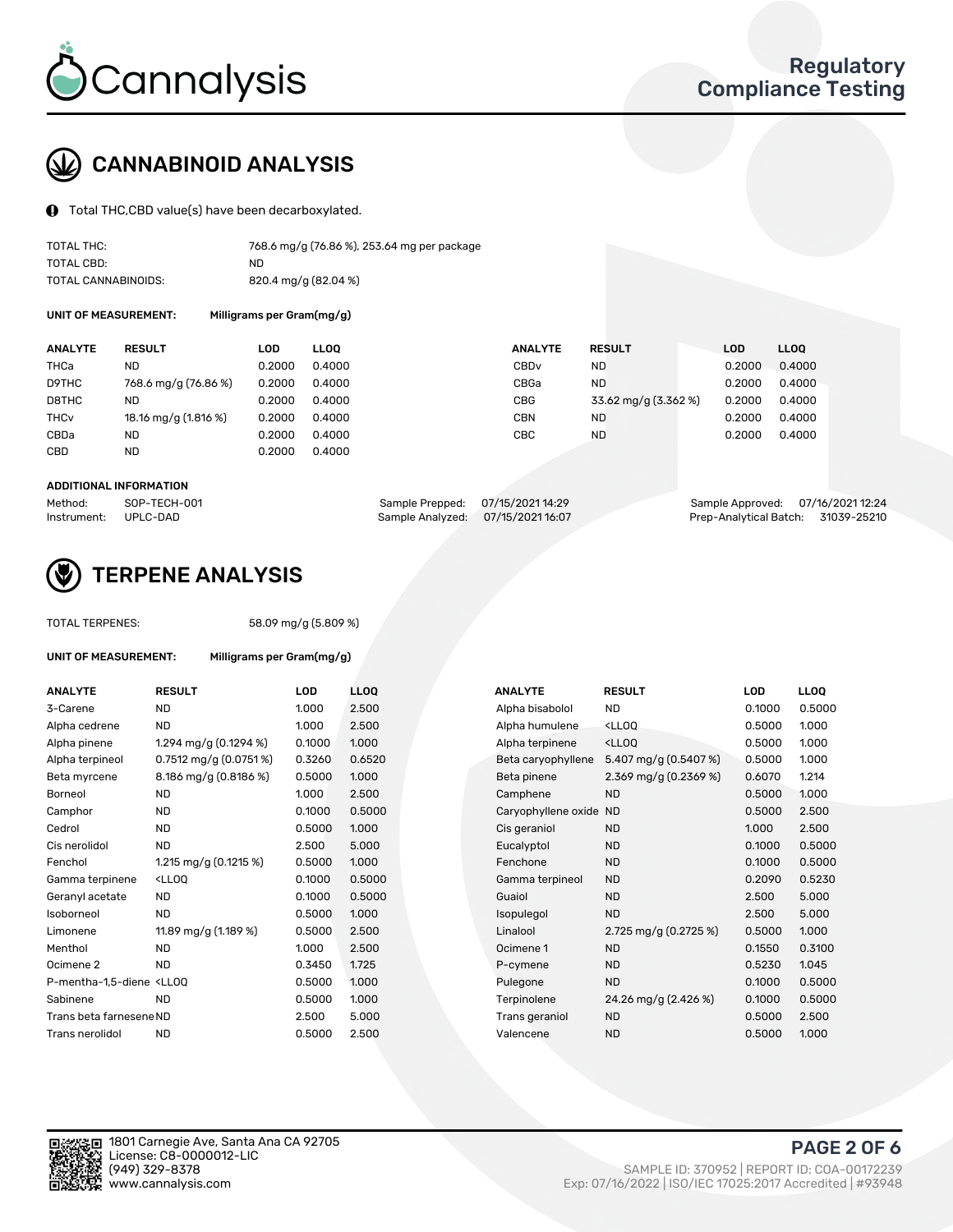

## Regulatory Compliance Testing

#### ADDITIONAL INFORMATION

Method: SOP-TECH-027 Sample Prepped: 07/15/2021 15:20 Sample Approved: 07/16/2021 16:37 Prep-Analytical Batch: 31041-25205



CHEMICAL RESIDUE ANALYSIS PASS

UNIT OF MEASUREMENT: Micrograms per Gram(ug/g)

| <b>ANALYTE</b>    | <b>RESULT</b> | LOD    | <b>LLOQ</b> | <b>ACTION LEVEL</b> |      | <b>ANALYTE</b>      | <b>RESULT</b> | LOD    | <b>LLOQ</b> | <b>ACTION LEVEL</b> |      |
|-------------------|---------------|--------|-------------|---------------------|------|---------------------|---------------|--------|-------------|---------------------|------|
| Abamectin         | <b>ND</b>     | 0.0200 | 0.0400      | 0.1000              | Pass | Acephate            | <b>ND</b>     | 0.0200 | 0.0400      | 0.1000              | Pass |
| Acequinocyl       | <b>ND</b>     | 0.0200 | 0.0400      | 0.1000              | Pass | Acetamiprid         | <b>ND</b>     | 0.0200 | 0.0400      | 0.1000              | Pass |
| Aldicarb          | <b>ND</b>     | 0.0200 | 0.0400      | 0.0                 | Pass | Azoxystrobin        | <b>ND</b>     | 0.0200 | 0.0400      | 0.1000              | Pass |
| Bifenazate        | <b>ND</b>     | 0.0200 | 0.0400      | 0.1000              | Pass | <b>Bifenthrin</b>   | <b>ND</b>     | 0.0200 | 0.0400      | 3.000               | Pass |
| <b>Boscalid</b>   | <b>ND</b>     | 0.0200 | 0.0400      | 0.1000              | Pass | Carbarvl            | <b>ND</b>     | 0.0200 | 0.0400      | 0.5000              | Pass |
| Carbofuran        | <b>ND</b>     | 0.0200 | 0.0400      | 0.0                 | Pass | Chlorantraniliprole | <b>ND</b>     | 0.0200 | 0.0400      | 10.00               | Pass |
| Clofentezine      | <b>ND</b>     | 0.0200 | 0.0400      | 0.1000              | Pass | Coumaphos           | <b>ND</b>     | 0.0200 | 0.0400      | 0.0                 | Pass |
| Cyfluthrin        | <b>ND</b>     | 0.4000 | 1.000       | 2.000               | Pass | Cypermethrin        | <b>ND</b>     | 0.4000 | 1.000       | 1.000               | Pass |
| Daminozide        | <b>ND</b>     | 0.0200 | 0.0400      | 0.0                 | Pass | Diazinon            | <b>ND</b>     | 0.0200 | 0.0400      | 0.1000              | Pass |
| <b>Dichlorvos</b> | <b>ND</b>     | 0.0200 | 0.0400      | 0.0                 | Pass | Dimethoate          | <b>ND</b>     | 0.0200 | 0.0400      | 0.0                 | Pass |
| Dimethomorph      | <b>ND</b>     | 0.0200 | 0.0400      | 2.000               | Pass | <b>Ethoprophos</b>  | <b>ND</b>     | 0.0200 | 0.0400      | 0.0                 | Pass |
| Etofenprox        | <b>ND</b>     | 0.0200 | 0.0400      | 0.0                 | Pass | Etoxazole           | <b>ND</b>     | 0.0200 | 0.0400      | 0.1000              | Pass |
| Fenhexamid        | <b>ND</b>     | 0.0200 | 0.0400      | 0.1000              | Pass | Fenoxycarb          | <b>ND</b>     | 0.0200 | 0.0400      | 0.0                 | Pass |
| Fenpyroximate     | <b>ND</b>     | 0.0200 | 0.0400      | 0.1000              | Pass | Fipronil            | <b>ND</b>     | 0.0400 | 0.1000      | 0.0                 | Pass |
| Flonicamid        | <b>ND</b>     | 0.0200 | 0.0400      | 0.1000              | Pass | Fludioxonil         | <b>ND</b>     | 0.0200 | 0.0400      | 0.1000              | Pass |
| Hexythiazox       | <b>ND</b>     | 0.0200 | 0.0400      | 0.1000              | Pass | Imazalil            | <b>ND</b>     | 0.0200 | 0.0400      | 0.0                 | Pass |
| Imidacloprid      | <b>ND</b>     | 0.0200 | 0.0400      | 5.000               | Pass | Kresoxim methyl     | <b>ND</b>     | 0.0200 | 0.0400      | 0.1000              | Pass |
| Malathion         | <b>ND</b>     | 0.0200 | 0.0400      | 0.5000              | Pass | Metalaxyl           | <b>ND</b>     | 0.0200 | 0.0400      | 2.000               | Pass |
| Methiocarb        | <b>ND</b>     | 0.0200 | 0.0400      | 0.0                 | Pass | Methomyl            | <b>ND</b>     | 0.0200 | 0.0400      | 1.000               | Pass |
| Mevinphos         | <b>ND</b>     | 0.0200 | 0.0400      | 0.0                 | Pass | Myclobutanil        | <b>ND</b>     | 0.0200 | 0.0400      | 0.1000              | Pass |
| Naled             | <b>ND</b>     | 0.0200 | 0.0400      | 0.1000              | Pass | Oxamyl              | <b>ND</b>     | 0.0200 | 0.0400      | 0.5000              | Pass |
| Paclobutrazol     | <b>ND</b>     | 0.0200 | 0.0400      | 0.0                 | Pass | Permethrins         | <b>ND</b>     | 0.0400 | 0.1000      | 0.5000              | Pass |
| Phosmet           | <b>ND</b>     | 0.0200 | 0.0400      | 0.1000              | Pass | Piperonyl butoxide  | <b>ND</b>     | 0.0200 | 0.0400      | 3.000               | Pass |
| Prallethrin       | <b>ND</b>     | 0.0200 | 0.0400      | 0.1000              | Pass | Propiconazole       | <b>ND</b>     | 0.0200 | 0.0400      | 0.1000              | Pass |
| Propoxur          | <b>ND</b>     | 0.0200 | 0.0400      | 0.0                 | Pass | Pyrethrins          | <b>ND</b>     | 0.0200 | 0.0400      | 0.5000              | Pass |
| Pyridaben         | <b>ND</b>     | 0.0200 | 0.0400      | 0.1000              | Pass | Spinetoram          | <b>ND</b>     | 0.0200 | 0.0400      | 0.1000              | Pass |
| Spinosad          | <b>ND</b>     | 0.0300 | 0.0700      | 0.1000              | Pass | Spiromesifen        | <b>ND</b>     | 0.0200 | 0.0400      | 0.1000              | Pass |
| Spirotetramat     | <b>ND</b>     | 0.0200 | 0.0400      | 0.1000              | Pass | Spiroxamine         | <b>ND</b>     | 0.0200 | 0.0400      | 0.0                 | Pass |
| Tebuconazole      | <b>ND</b>     | 0.0200 | 0.0400      | 0.1000              | Pass | Thiacloprid         | <b>ND</b>     | 0.0200 | 0.0400      | 0.0                 | Pass |
| Thiamethoxam      | <b>ND</b>     | 0.0200 | 0.0400      | 5.000               | Pass | Trifloxystrobin     | <b>ND</b>     | 0.0200 | 0.0400      | 0.1000              | Pass |

#### ADDITIONAL INFORMATION

Method: SOP-TECH-002 Sample Prepped: 07/15/2021 13:18 Sample Approved: 07/16/2021 11:50<br>Instrument: LC-MS/MS Sample Analyzed: 07/15/2021 13:25 Prep-Analytical Batch: 31035-25195 Prep-Analytical Batch: 31035-25195

PAGE 3 OF 6

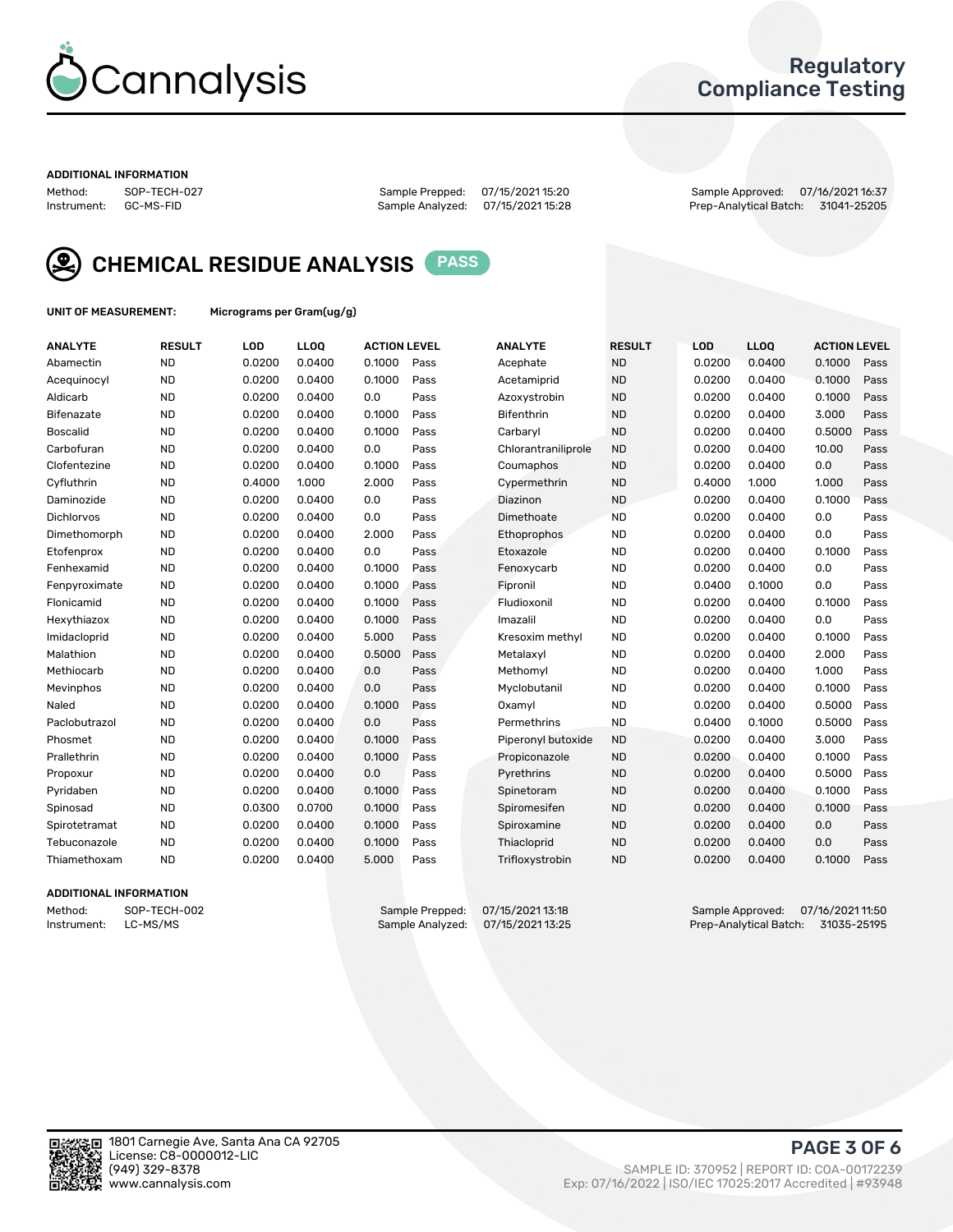

## CHEMICAL RESIDUE GC ANALYSIS PASS

| UNIT OF MEASUREMENT: | Micrograms per Gram(ug/g) |
|----------------------|---------------------------|
|                      |                           |

|  | Micrograms per Gram(ug/g) |  |
|--|---------------------------|--|
|--|---------------------------|--|

| <b>RESULT</b> | LOD                                                                    | <b>LLOO</b> |        |      | <b>ANALYTE</b>                                             | <b>RESULT</b> | LOD    | <b>LLOO</b> | <b>ACTION LEVEL</b>                        |                  |
|---------------|------------------------------------------------------------------------|-------------|--------|------|------------------------------------------------------------|---------------|--------|-------------|--------------------------------------------|------------------|
| ND            | 0.1000                                                                 | 0.2000      | 0.7000 | Pass | Chlordane                                                  | <b>ND</b>     | 0.0109 | 0.0136      | 0.0                                        | Pass             |
| <b>ND</b>     | 0.0400                                                                 | 0.1000      | 0.0    | Pass | <b>PCNB</b>                                                | <b>ND</b>     | 0.0200 | 0.0400      | 0.1000                                     | Pass             |
| <b>ND</b>     | 0.0800                                                                 | 0.1000      | 0.0    | Pass | Chlorpyrifos                                               | <b>ND</b>     | 0.0800 | 0.1000      | 0.0                                        | Pass             |
|               |                                                                        |             |        |      |                                                            |               |        |             |                                            |                  |
|               |                                                                        |             |        |      |                                                            |               |        |             |                                            |                  |
|               |                                                                        |             |        |      | 07/15/2021 13:19                                           |               |        |             |                                            |                  |
|               |                                                                        |             |        |      | 07/15/2021 13:25                                           |               |        |             | 31036-25196                                |                  |
|               | Methyl parathion<br>ADDITIONAL INFORMATION<br>SOP-TECH-010<br>GC-MS/MS |             |        |      | <b>ACTION LEVEL</b><br>Sample Prepped:<br>Sample Analyzed: |               |        |             | Sample Approved:<br>Prep-Analytical Batch: | 07/16/2021 10:37 |

## RESIDUAL SOLVENT ANALYSIS PASS

UNIT OF MEASUREMENT: Micrograms per Gram(ug/g)

| <b>ANALYTE</b>       | <b>RESULT</b> | LOD    | <b>LLOO</b> | <b>ACTION LEVEL</b> |      | <b>ANALYTE</b>           | <b>RESULT</b> | LOD    | <b>LLOO</b> | <b>ACTION LEVEL</b> |      |
|----------------------|---------------|--------|-------------|---------------------|------|--------------------------|---------------|--------|-------------|---------------------|------|
| Acetone              | <b>ND</b>     | 50.00  | 100.0       | 5000                | Pass | Acetonitrile             | <b>ND</b>     | 50.00  | 100.0       | 410.0               | Pass |
| Benzene              | <b>ND</b>     | 0.5000 | 1.000       | 1.000               | Pass | <b>Butane</b>            | <b>ND</b>     | 50.00  | 100.0       | 5000                | Pass |
| Chloroform           | <b>ND</b>     | 0.5000 | 1.000       | 1.000               | Pass | Ethanol                  | <b>ND</b>     | 50.00  | 100.0       | 5000                | Pass |
| <b>Ethyl Acetate</b> | <b>ND</b>     | 50.00  | 100.0       | 5000                | Pass | <b>Ethyl Ether</b>       | <b>ND</b>     | 50.00  | 100.0       | 5000                | Pass |
| Ethylene oxide       | <b>ND</b>     | 0.5000 | 1.000       | 1.000               | Pass | Heptane                  | <b>ND</b>     | 50.00  | 100.0       | 5000                | Pass |
| Hexane               | <b>ND</b>     | 50.00  | 100.0       | 290.0               | Pass | <b>Isopropyl Alcohol</b> | <b>ND</b>     | 50.00  | 100.0       | 5000                | Pass |
| Methanol             | <b>ND</b>     | 50.00  | 100.0       | 3000                | Pass | Methylene chloride       | <b>ND</b>     | 0.5000 | 1.000       | 1.000               | Pass |
| Pentane              | <b>ND</b>     | 50.00  | 100.0       | 5000                | Pass | Propane                  | <b>ND</b>     | 50.00  | 200.0       | 5000                | Pass |
| Toluene              | <b>ND</b>     | 50.00  | 100.0       | 890.0               | Pass | Xvlenes                  | <b>ND</b>     | 50.08  | 100.0       | 2170                | Pass |
| Trichloroethylene    | <b>ND</b>     | 0.5000 | 1.000       | 1.000               | Pass | 1.2-Dichloroethane       | <b>ND</b>     | 0.5000 | 1.000       | 1.000               | Pass |

#### ADDITIONAL INFORMATION

Method: SOP-TECH-021 Sample Prepped: 07/15/2021 17:48 Sample Approved: 07/16/2021 10:26<br>Instrument: HS-GC-MS/FID Sample Analyzed: 07/15/2021 17:50 Prep-Analytical Batch: 31059-25216 Prep-Analytical Batch: 31059-25216



UNIT OF MEASUREMENT: Cycle Threshold (Ct)

| <b>ANALYTE</b>                        | <b>RESULT</b>          | LOD   | <b>LLOO</b> |                                     | <b>ACTION LEVEL</b> | <b>ANALYTE</b>   | <b>RESULT</b>                        | <b>LOD</b> | <b>LLOO</b>            |     | <b>ACTION LEVEL</b> |
|---------------------------------------|------------------------|-------|-------------|-------------------------------------|---------------------|------------------|--------------------------------------|------------|------------------------|-----|---------------------|
| A.fumigatus                           | <b>ND</b>              | 33.00 | 0.0         | 0.0                                 | Pass                | A. flavus        | <b>ND</b>                            | 33.00      | 0.0                    | 0.0 | Pass                |
| A. niger                              | <b>ND</b>              | 33.00 | 0.0         | 0.0                                 | Pass                | A. terreus       | <b>ND</b>                            | 33.00      | 0.0                    | 0.0 | Pass                |
| <b>STEC</b>                           | <b>ND</b>              | 33.00 | 0.0         | 0.0                                 | Pass                | Salmonella spp   | <b>ND</b>                            | 33.00      | 0.0                    | 0.0 | Pass                |
|                                       | ADDITIONAL INFORMATION |       |             |                                     |                     |                  |                                      |            |                        |     |                     |
| SOP-TECH-016, SOP-TECH-022<br>Method: |                        |       |             | 07/16/2021 07:09<br>Sample Prepped: |                     |                  | 07/16/2021 11:21<br>Sample Approved: |            |                        |     |                     |
| Instrument:                           | aPCR                   |       |             |                                     | Sample Analyzed:    | 07/16/2021 07:12 |                                      |            | Prep-Analytical Batch: |     | 31055-25220         |

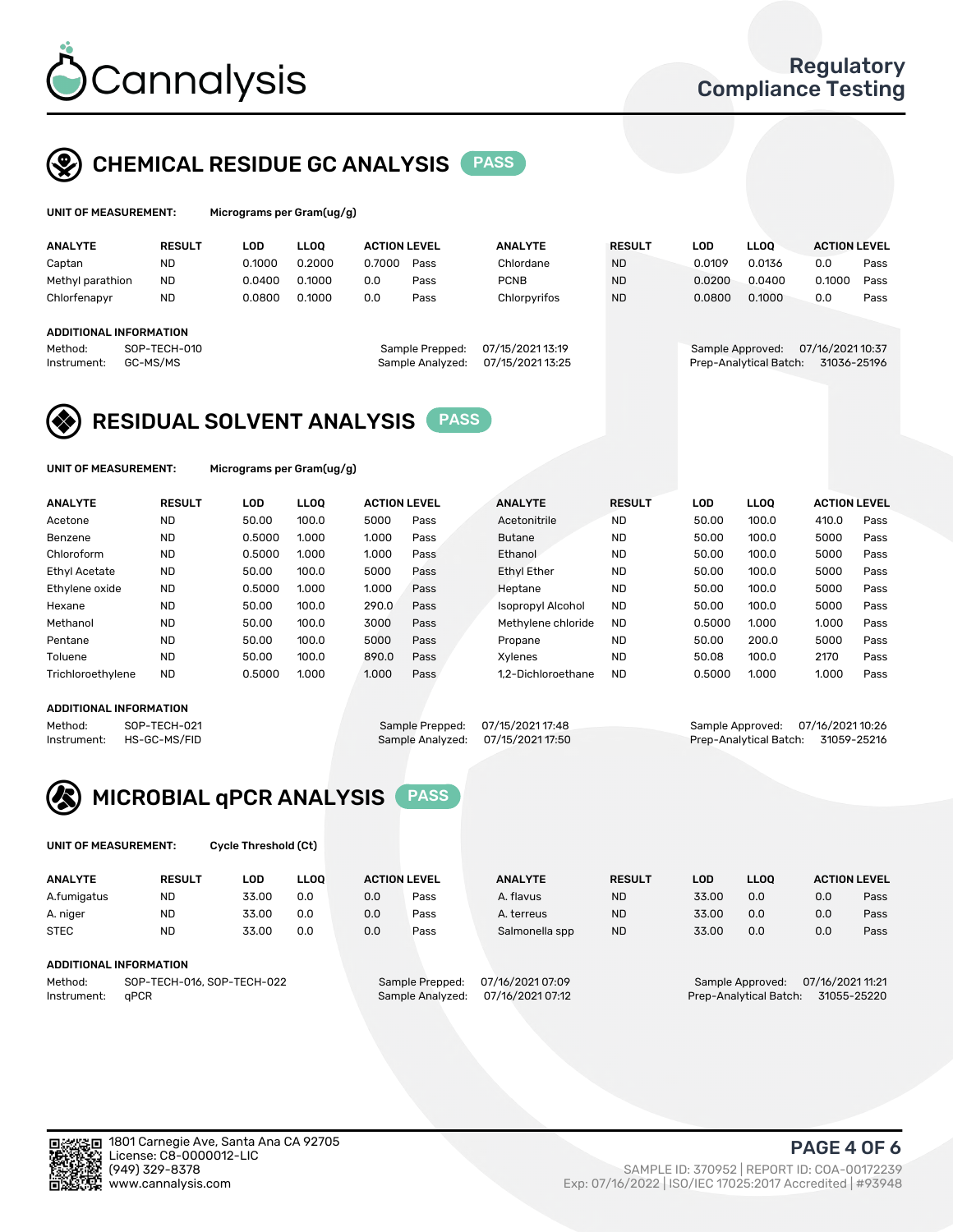

 $U$ UNIT OF MEASUREMENT: Micrograms per Gram(ug/g)



|                                           |                                                                                                                                                                     | $1.000$ eggs anno por orann (agr gr |              |                     |                                      |                                      |            |                                       |                     |  |  |  |
|-------------------------------------------|---------------------------------------------------------------------------------------------------------------------------------------------------------------------|-------------------------------------|--------------|---------------------|--------------------------------------|--------------------------------------|------------|---------------------------------------|---------------------|--|--|--|
| <b>ANALYTE</b>                            | <b>RESULT</b>                                                                                                                                                       | <b>LOD</b>                          | <b>LLOO</b>  | <b>ACTION LEVEL</b> | <b>ANALYTE</b>                       | <b>RESULT</b>                        | <b>LOD</b> | LLOO <sup>1</sup>                     | <b>ACTION LEVEL</b> |  |  |  |
| Arsenic                                   | <b>ND</b>                                                                                                                                                           | 0.0120                              | 0.1000       | 0.2000<br>Pass      | Cadmium                              | <b>ND</b>                            | 0.0072     | 0.0500                                | 0.2000<br>Pass      |  |  |  |
| Lead                                      | <lloo< td=""><td>0.0068</td><td>0.0500</td><td>0.5000<br/>Pass</td><td>Mercury</td><td><b>ND</b></td><td>0.0060</td><td>0.0500</td><td>0.1000<br/>Pass</td></lloo<> | 0.0068                              | 0.0500       | 0.5000<br>Pass      | Mercury                              | <b>ND</b>                            | 0.0060     | 0.0500                                | 0.1000<br>Pass      |  |  |  |
|                                           |                                                                                                                                                                     |                                     |              |                     |                                      |                                      |            |                                       |                     |  |  |  |
| <b>ADDITIONAL INFORMATION</b>             |                                                                                                                                                                     |                                     |              |                     |                                      |                                      |            |                                       |                     |  |  |  |
| Method:                                   | SOP-TECH-013                                                                                                                                                        |                                     |              | Sample Prepped:     |                                      | 07/16/2021 15:48<br>Sample Approved: |            |                                       |                     |  |  |  |
| Instrument:                               | ICP-MS                                                                                                                                                              |                                     |              |                     | 07/16/2021 10:08<br>Sample Analyzed: |                                      |            | Prep-Analytical Batch:<br>31060-25225 |                     |  |  |  |
|                                           |                                                                                                                                                                     |                                     |              |                     |                                      |                                      |            |                                       |                     |  |  |  |
| <b>MYCOTOXINS ANALYSIS</b><br><b>PASS</b> |                                                                                                                                                                     |                                     |              |                     |                                      |                                      |            |                                       |                     |  |  |  |
| UNIT OF MEASUREMENT:                      |                                                                                                                                                                     | Micrograms per Kilogram(ug/kg)      |              |                     |                                      |                                      |            |                                       |                     |  |  |  |
| <b>ANALYTE</b>                            | <b>RESULT</b>                                                                                                                                                       | <b>LOD</b>                          | <b>LLOO</b>  | <b>ACTION LEVEL</b> | <b>ANALYTE</b>                       | <b>RESULT</b>                        | <b>LOD</b> | <b>LLOQ</b>                           | <b>ACTION LEVEL</b> |  |  |  |
| Aflatoxin B1                              | <b>ND</b>                                                                                                                                                           | 1.000                               | N/A<br>2.000 |                     | Aflatoxin B2                         | <b>ND</b>                            | 2.000      | 5.000                                 | N/A                 |  |  |  |

Aflatoxin G1 ND 2.000 5.000 N/A Aflatoxin G2 ND 2.000 5.000 N/A Total Aflatoxins ND 10.00 14.00 20.00 Pass Ochratoxin A ND 1.000 2.000 20.00 Pass

#### ADDITIONAL INFORMATION

Method: SOP-TECH-020 Sample Prepped: 07/15/2021 15:44 Sample Approved: 07/16/2021 11:53 Instrument: LC-MS/MS Sample Analyzed: 07/15/2021 16:03 Prep-Analytical Batch: 31040-25208



UNIT OF MEASUREMENT: Filth and Foreign Matter (%, #/3g)

| <b>ANALYTE</b>         | <b>RESULT</b>                     | LOD. | <b>LLOO</b> | <b>ACTION LEVEL</b> |                                     | <b>ANALYTE</b>                       | <b>RESULT</b> | LOD | <b>LLOO</b>                                | <b>ACTION LEVEL</b>             |      |
|------------------------|-----------------------------------|------|-------------|---------------------|-------------------------------------|--------------------------------------|---------------|-----|--------------------------------------------|---------------------------------|------|
| IF RH ME               | <b>ND</b>                         | 0.0  | 0.0         | 1.000               | Pass                                | <b>IFM</b>                           | <b>ND</b>     | 0.0 | 0.0                                        | 25.00                           | Pass |
| Mold                   | <b>ND</b>                         | 0.0  | 0.0         | 25.00               | Pass                                | <b>SSCD</b>                          | <b>ND</b>     | 0.0 | 0.0                                        | 25.00                           | Pass |
| ADDITIONAL INFORMATION |                                   |      |             |                     |                                     |                                      |               |     |                                            |                                 |      |
| Method:<br>Instrument: | SOP-TECH-009<br>Visual Inspection |      |             |                     | Sample Prepped:<br>Sample Analyzed: | 07/16/2021 11:13<br>07/16/2021 11:19 |               |     | Sample Approved:<br>Prep-Analytical Batch: | 07/16/2021 11:32<br>31072-25232 |      |



PAGE 5 OF 6